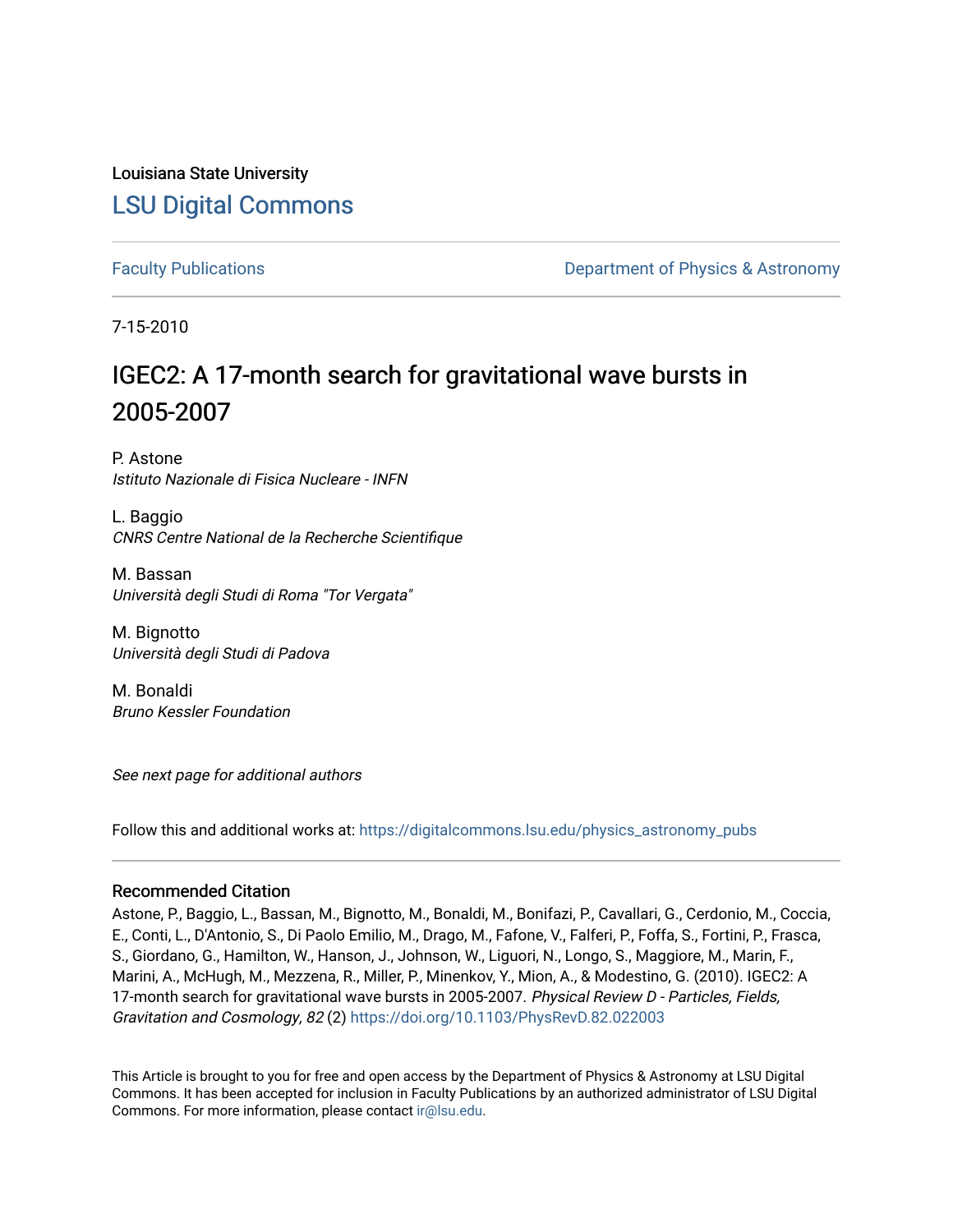# Authors

P. Astone, L. Baggio, M. Bassan, M. Bignotto, M. Bonaldi, P. Bonifazi, G. Cavallari, M. Cerdonio, E. Coccia, L. Conti, S. D'Antonio, M. Di Paolo Emilio, M. Drago, V. Fafone, P. Falferi, S. Foffa, P. Fortini, S. Frasca, G. Giordano, W. O. Hamilton, J. Hanson, W. W. Johnson, N. Liguori, S. Longo, M. Maggiore, F. Marin, A. Marini, M. P. McHugh, R. Mezzena, P. Miller, Y. Minenkov, A. Mion, and G. Modestino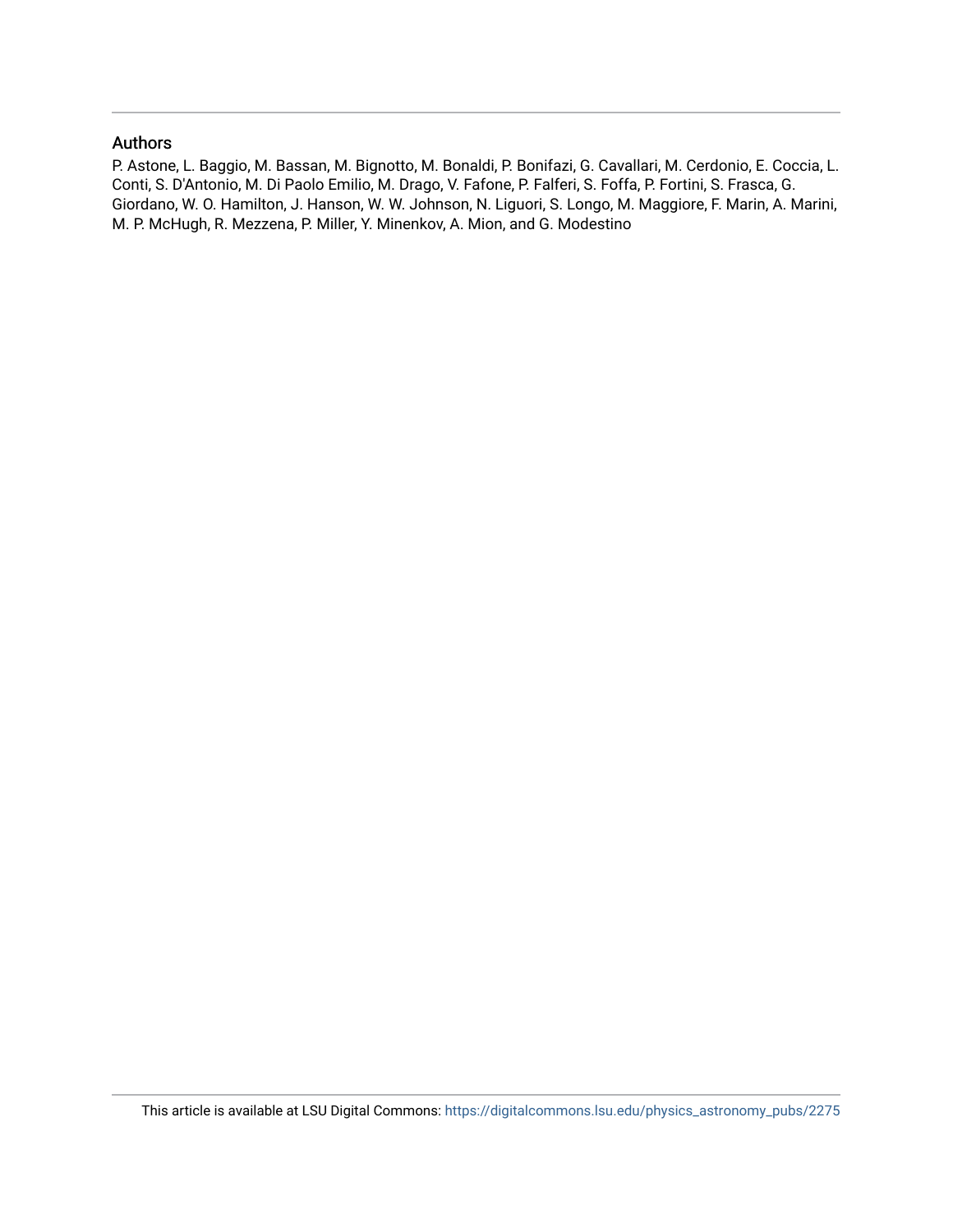# IGEC2: A 17-month search for gravitational wave bursts in 2005–2007

<span id="page-2-1"></span>P. Astone,<sup>1</sup> L. Baggio,<sup>2</sup> M. Bassan,<sup>3,4[,\\*](#page-2-0)</sup> M. Bignotto,<sup>5,6</sup> M. Bonaldi,<sup>7,8</sup> P. Bonifazi,<sup>1,9</sup> G. Cavallari,<sup>10</sup> M. Cerdonio,<sup>5,6</sup>

E. Coccia,<sup>3,4</sup> L. Conti,<sup>6</sup> S. D'Antonio,<sup>4</sup> M. di Paolo Emilio,<sup>11,12</sup> M. Drago,<sup>5,6</sup> V. Fafone,<sup>3,4</sup> P. Falferi,<sup>7,8</sup> S. Foffa,<sup>13</sup>

P. Fortini,<sup>14</sup> S. Frasca,<sup>1,15</sup> G. Giordano,<sup>16</sup> W. O. Hamilton,<sup>17</sup> J. Hanson,<sup>17</sup> W. W. Johnson,<sup>17</sup> N. Liguori,<sup>5,6</sup> S. Longo,<sup>6</sup>

M. Maggiore,<sup>13</sup> F. Marin,<sup>19,20</sup> A. Marini,<sup>16</sup> M. P. McHugh,<sup>21</sup> R. Mezzena,<sup>8,22</sup> P. Miller,<sup>17</sup> Y. Minenkov,<sup>11</sup> A. Mion,<sup>8,22</sup>

G. Modestino, <sup>16</sup> A. Moleti, <sup>3,4</sup> D. Nettles, <sup>17</sup> A. Ortolan, <sup>18</sup> G. V. Pallottino, <sup>1,15</sup> G. Pizzella, <sup>16</sup> S. Poggi, <sup>23</sup> G. A. Prodi, <sup>8,22</sup>

V. Re,  $8,22$  A. Rocchi,  $4$  F. Ronga,  $^{16}$  F. Salemi,  $^{24}$  R. Sturani,  $^{13}$  L. Taffarello,  $^{5}$  R. Terenzi,  $^{4}$  G. Vedovato,  $^{6}$  A. Vinante,  $^{25}$ 

M. Visco,  $3.9$  S. Vitale,  $8.22$  J. Weaver,  $^{17}$  J. P. Zendri,  $^{6}$  and P. Zhang<sup>17</sup>

<sup>1</sup>INFN, Sezione di Roma, P.le A.Moro 2, I-00185, Roma, Italy<br><sup>2</sup>CNPS, LATMOS, 78280 Guyancourt, France

<sup>2</sup>CNRS, LATMOS, 78280 Guyancourt, France<br><sup>3</sup>Dinartimento di Eisica, Università di Poma "Tor Veragta", Via Picarca Sci

Dipartimento di Fisica, Università di Roma "Tor Vergata", Via Ricerca Scientifica 1, I-00133 Roma, Italy 4 AMEN Sezione di Poma Tor Vergata Via Bicerca Scientifica 1, I-00133 Poma Italy

<sup>4</sup>INFN, Sezione di Roma Tor Vergata, Via Ricerca Scientifica 1, I-00133 Roma, Italy

<sup>5</sup>Dipartimento di Fisica, Università di Padova, Via Marzolo 8, 35131 Padova, Italy 61NEN, Sazione di Padova, Via Marzolo 8, 35131 Padova, Italy

 $6$ INFN, Sezione di Padova, Via Marzolo 8, 35131 Padova, Italy

<sup>7</sup>Istituto di Fotonica e Nanotecnologie, CNR-Fondazione Bruno Kessler, 38123 Povo, Trento, Italy

<sup>8</sup>INFN, Gruppo Collegato di Trento, Sezione di Padova, I-38050 Povo, Trento, Italy 9INAF, Istituto Fisica Spazio Interplanetario, Via Fosso del Cavaliere, I-00133 Roma, Italy

 $^{10}$ CERN, Geneva, Switzerlad<br><sup>11</sup>INFN, Laboratori Nazionali del Gran Sasso, Assergi, L'Aquila,Italy

<sup>12</sup>Dipartimento di Fisica, Università de L'Aquila, L'Aquila, Italy<br><sup>13</sup>Département de Physique Théorique, Université de Genève, Genève, Switzerland<br><sup>14</sup>Dipartimento di Fisica, Università di Ferrara and INFN, Sezione di F

(Received 8 March 2010; published 15 July 2010)

We present here the results of a 515 day search for short bursts of gravitational waves by the IGEC2 observatory. This network included 4 cryogenic resonant-bar detectors: AURIGA, EXPLORER, and NAUTILUS in Europe, and ALLEGRO in America. These results cover the time period from November 6th 2005 until April 15th 2007, partly overlapping the first long term observations by the LIGO interferometric detectors. The observatory operated with high duty cycle, namely, 57% for fourfold coincident observations, and 94% for threefold observations. The sensitivity was the best ever obtained by a bar network: we could detect, with an efficiency >50%, impulsive events with a burst strain amplitude  $h_{rss} \lesssim 1 \times 10^{-19}$  Hz<sup>-1/2</sup>. The network data analysis was based on time coincidence searches over at least three detectors, used a blind search technique, and was tuned to achieve a false alarm rate of  $1/c$ entury. When the blinding was removed, no gravitational wave candidate was found.

DOI: [10.1103/PhysRevD.82.022003](http://dx.doi.org/10.1103/PhysRevD.82.022003) PACS numbers: 04.80.Nn, 95.30.Sf, 95.85.Sz

### I. INTRODUCTION

In the last decade, while interferometric detectors were approaching, through a series of commissioning runs, their target sensitivity, resonant-bar detectors continued to reliably observe the cosmos for very long periods of time,

<span id="page-2-0"></span>

looking for unmodeled impulsive gravitational waveforms (GW) from galactic sources.

For the purpose of coordinating this search effort, the four cryogenic, resonant mass detectors (plus, in an early stage, the Australian antenna NIOBE) joined forces in a collaborative agreement called IGEC (International Gravitational Event Collaboration) that mainly consisted of a protocol for data exchange and analysis. The IGEC [\\*C](#page-2-1)orresponding author massimo.bassan@roma2.infn.it Collaboration analyzed almost 4 years of data from 5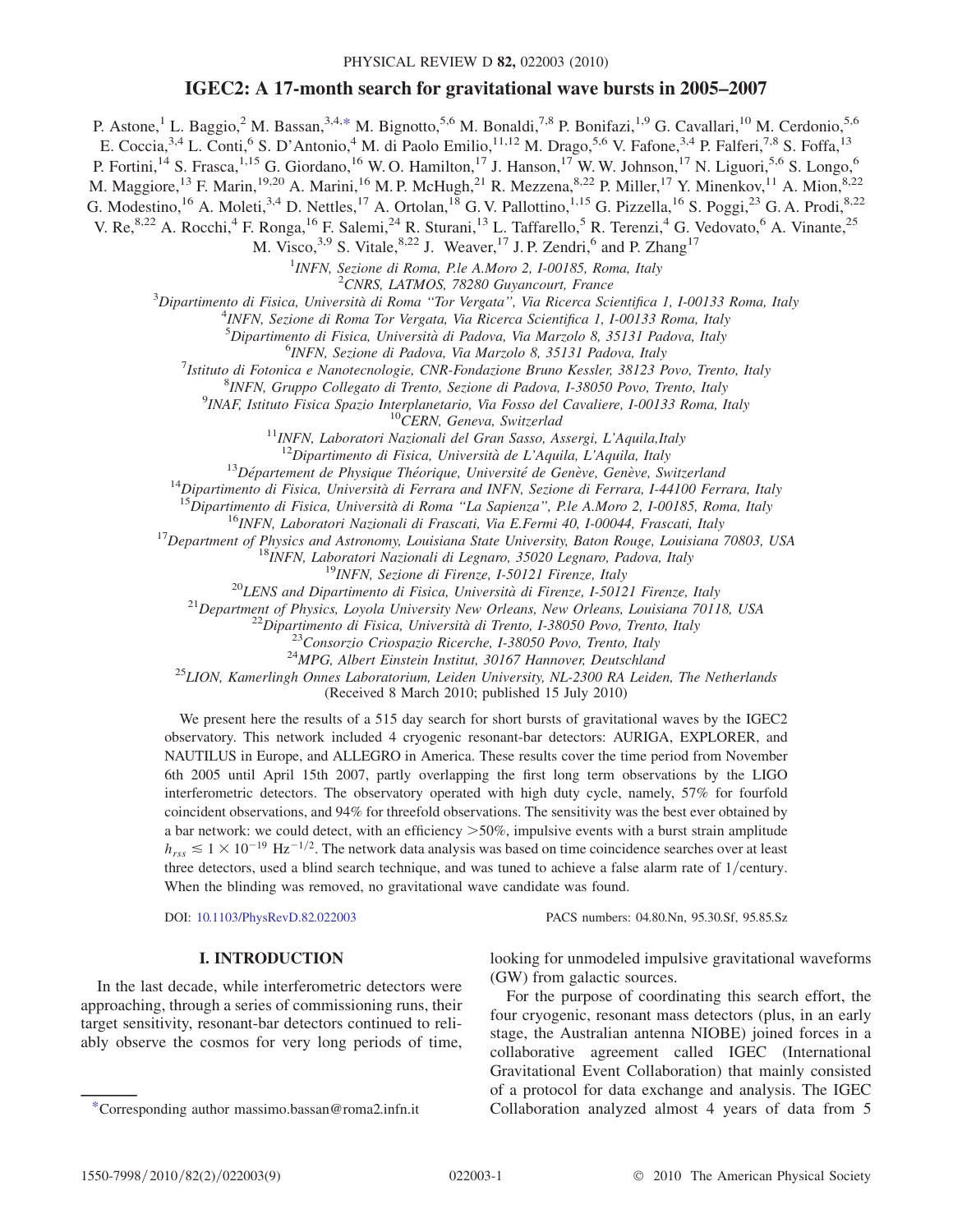antennas [\[1](#page-10-0)[,2](#page-10-1)]. This protocol was later revised and renamed IGEC2: among other changes, it included coordination on scheduling routine maintenance operations (refills of cryogenic fluids) in order to ensure maximal time coverage with at least 3 of the 4 detectors. A first period of 6 months of data was analyzed and published under the new protocol [\[3](#page-10-2)]: it yielded a negative result (no GW candidates) but it was instrumental in setting up and testing network analysis procedures that were the starting point from which the present analysis has evolved.

The detectors taking part in the IGEC2 network are: ALLEGRO, located at Louisiana State University (Louisiana, U.S.A.) and operated by the local ALLEGRO group, AURIGA, located in the Legnaro National Laboratories (Padova, Italy) of INFN and operated by the AURIGA Collaboration, EXPLORER, located at CERN (Geneva, Switzerland) and NAUTILUS, located in the Frascati National Laboratories (Frascati, Italy) of INFN. Both latter detectors are operated by the ROG Collaboration. AURIGA, EXPLORER, and NAUTILUS all benefit from INFN support, while ALLEGRO was funded by NSF.

This network of four detectors, all operating with a high duty cycle and large overlap time, is effective in rejecting spurious candidate events caused by transient local disturbances or by intrinsic detector noise. The sensitivity of these antennas has been superseded by the much superior performance of large interferometers like LIGO and VIRGO. Therefore, IGEC2 upper limits on the GW flux on Earth are no longer astrophysically significant so in this paper we target the possible detection of a rare, impulsive event with long term observations.

In the previous runs of this network, either the sensitivity of the antennas was lower [[1](#page-10-0),[2](#page-10-1)], or the observation lasted for a much shorter stretch of time [\[3](#page-10-2)]. The LIGO observatory has also carried out searches for bursts, both with its three interferometers [\[4](#page-10-3)–[6\]](#page-10-4) and in a coincidence run with GEO [[7](#page-10-5)].

The first published results [\[8,](#page-10-6)[9](#page-10-7)] of the LIGO S5 run report a relevant advance in these searches, yielding a significant lowering in the previously published upper limits. That work refers to the period November 2005 through November 2006, covered with a  $\sim$  70% duty cycle. The same period is covered by the present work, clearly with a lower sensitivity, but with a much larger duty cycle  $(-94%)$ . For this reason it can be used in conjunction with this early phase of S5, when stretches of time with only one interferometer taking data were more frequent.

Several astrophysical processes can generate gravitational radiation in the sensitive bandwidth of the IGEC2 detectors (all centered around 900 Hz): among these, we can cite stellar core collapse [[10](#page-10-8)], final phase of inspiralling, and ring down in merger of compact binary systems, as well as rotational instabilities and quasinormal mode oscillations of relativistic stars [[11](#page-10-9),[12](#page-10-10)]. The amplitude of these events, according to current estimates [[13](#page-10-11)] is such that an event in our Galaxy (say within a few kpc) can be detected by the resonant antennas. In view of the large uncertainty in the modeling of these waveforms and of the restricted bandwidth of our detectors, we search our data for unmodeled, featureless short bursts: as in the previous search [[3\]](#page-10-2), we aimed at signals with typical durations up to a few tens of milliseconds (see the analysis of Sec. III), e.g. damped sinusoids, ring down, or Gaussian bursts.

The main advances reported here refer to a detailed analysis on the choices of the coincidence window and of the thresholds strategy, carried out through an extensive use of software injections of pulses in the data. In addition, we analyzed a substantial stretch of time of fourfold operation. This paper describes the results of 17 months of observation, from November 16th 2005 to April 14th 2007, containing the longest reported period of fourfold coincidence observation, 293.5 days out of 515. Indeed, in the first IGEC search, published in 2003 [\[2\]](#page-10-1), only 26 days of fourfold observation were collected at a much lower sensitivity, in a 4 yr span and using five antennas. In the 2007 paper [[3](#page-10-2)] we only analyzed threefold coincidences.

The goal of this observation campaign, just as in that reported in [[3\]](#page-10-2) was to look for coincidence events with a background of accidentals of 1 per century. This low level of false alarm was achieved with a suitable choice of the thresholds applied to the candidate event lists produced by each group, as discussed in detail in Sec. III. We chose to undertake five searches in parallel: one fourfold coincidence search and four triple coincidence searches, a priori assigning to each a false alarm rate (FAR) of  $0.2$ /century. Once these five searches are combined in a logical OR, the desired level of FAR is achieved. Twofold coincidences were not analyzed, since in order to achieve a reasonable value of the FAR, we should have had to raise the thresholds so much that the efficiency would have been even lower than for the threefolds.

In the following section we review some features of the network, of its detectors and of the procedure used to produce the exchanged data.

In Sec. III we describe the study carried out to evaluate the background and set up the corresponding cuts in the data that guarantee the desired FAR. Finally, the results of the search are presented and discussed in the last section.

## II. THE IGEC2 OBSERVATORY: THE FOUR DETECTORS AND THEIR DATA

The four cryogenic resonant GW detectors that are part of the IGEC2 network are reliable and stable machines. Their long term noise performance is rather stationary. Therefore, both the general observatory description and the noise characterization of the antennas are substantially unchanged with respect to that described in [[3](#page-10-2)]. While a detailed description of the equipment can be found in [\[14](#page-10-12)[,15\]](#page-10-13) for AURIGA, in [[16](#page-10-14),[17](#page-10-15)] for EXPLORER and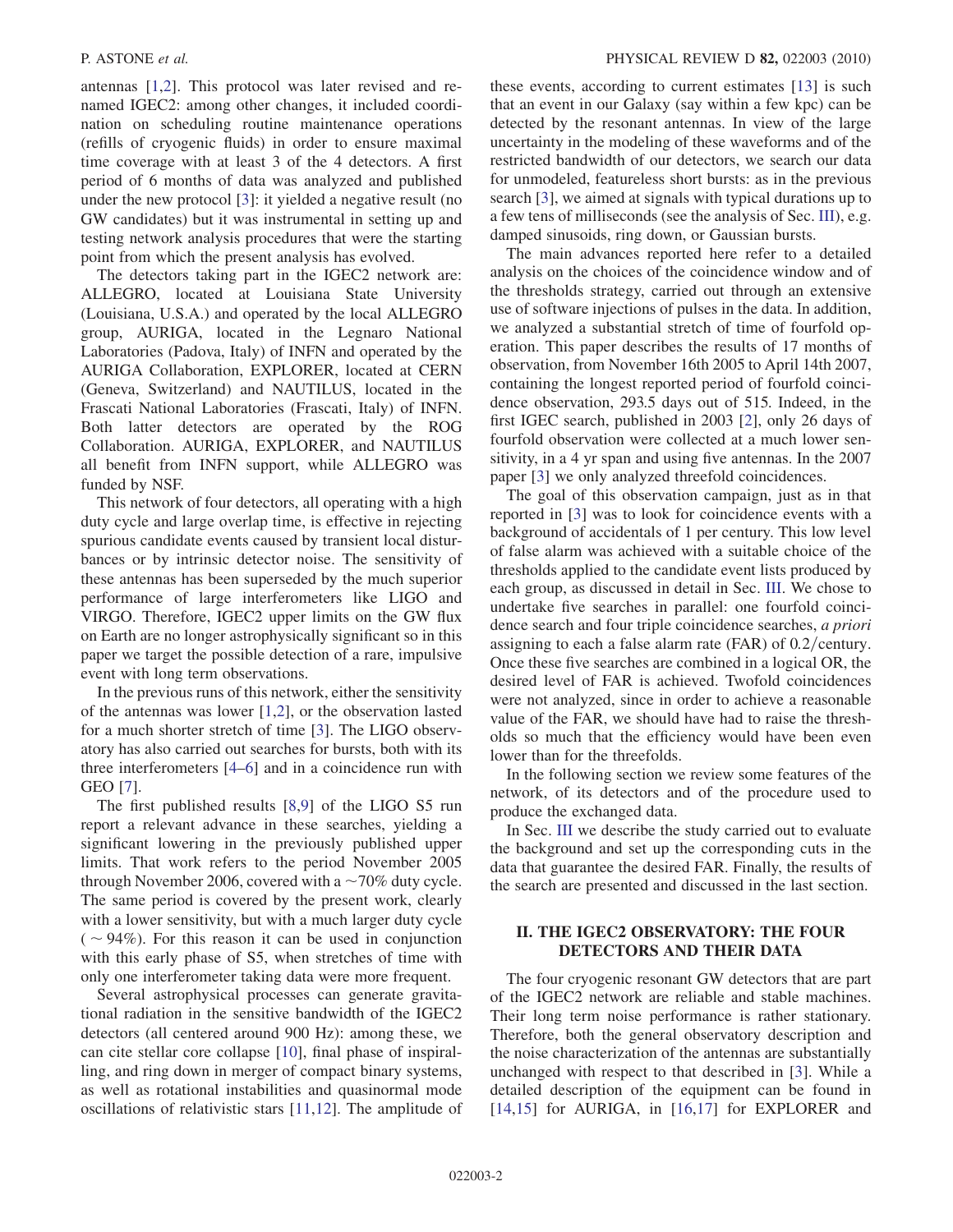NAUTILUS, and in [\[18\]](#page-10-16) for the ALLEGRO detector, respectively, here we will just recall the common features of the antennas.

These four detectors are very similar in their experimental set up. They all consist of a 3 m long aluminum bar, suspended in vacuum in a cryogenic environment. The quantity we monitor and analyze, in search of an event generated by GW, is the amplitude of vibration of the first longitudinal elastic mode of the cylinder, resonating around 900 Hz. This signal is an intrinsically narrow band, the bandwidth being set by the interplay between thermal (resonant) noise and amplifier (wide-band) noise and reaching at best 10% of the operating frequency. For this reason, the signal we can extract from the antenna vibration can be related to the Fourier amplitude  $H(\omega)$  at the resonant frequency of an hypothetical short GW signal, rather than to the wave amplitude  $h(t)$  itself.

The spectral sensitivity curves of the four antennas are shown in Fig. [1.](#page-4-0) Different spectral shapes in the various detectors arise from particular choices of the antennareadout coupling. Indeed, the resonant transducer that is used to convert the bar vibration into an electric signal (a light mass mechanical oscillator, whose vibrations modulate an electric or magnetic field) is different in the four detectors. While ALLEGRO has a superconducting, persistent-current, inductance-modulation device, AURIGA, NAUTILUS, and EXPLORER rely on a capacitive, constant charge biased transducer. In all detectors the first stage amplifier is a d.c. SQUID, an ultralow noise device. AURIGA indeed uses a double d.c. SQUID with the matching LC circuit tuned to the mechanical antenna frequency (resulting in a three mode resonant system). On

<span id="page-4-0"></span>

FIG. 1 (color online). Typical strain noise spectral densities (single-sided) of IGEC2 detectors. All detectors are sensitive in a region around 900 Hz, and the minimum level of noise is comparable in all spectra. The wider bandwidth of AURIGA includes the bandwidths of the other detectors. The noise curve of EXPLORER (blue line) refers to the operation after the 2006 retuning.

the other hand, EXPLORER and NAUTILUS, while using a loosely tuned [[17\]](#page-10-15) matching circuit, employ a very small gap capacitor  $(8-12\mu m)$  to achieve a high electromechanical coupling. In ALLEGRO, due to the low source impedance of the inductive transducer, no matching transformer is needed. Both NAUTILUS and AURIGA are equipped with dilution refrigerators that allow them to operate at an ultralow temperature. However, because of reliability and duty cycle considerations, they were in this case operated at about 3–4 K, like EXPLORER and ALLEGRO. With respect to the spectral sensitivity curves shown in [[3\]](#page-10-2), the  $S_h(f)$  of EXPLORER now has a more symmetric shape. This is due to a small change in the bias voltage of the resonant capacitive transducer that was implemented in April 2006.

All four detectors require periodic down time for cryogenic maintenance, typically one or two days per month for refilling cryogenic fluids. A coordination effort was made to undertake maintenance duties on different days for each apparatus, in order to maximize the time with at least three detectors simultaneously in operation. As a result, we achieved the observation times described in Table [I,](#page-4-1) that shows that we had three or more antennas operating for 94% of the entire 515 day period with data quality suitable for science goals.

This long period of observation and the high duty cycle of all detectors guarantee, despite the periodic maintenance stops, an adequate coverage of all hours in the diurnal time, as shown in Fig. [2,](#page-5-0) where the percentage of time of the fourfold mode of operation is plotted vs the hour of the day. While the sidereal time distribution has small fluctuations around the expected value of 4.17%, the solar time distribution exhibits larger oscillations with a dip in coincidence with the start of local morning activities in Italy and Geneva.

As in previous joint searches [[3\]](#page-10-2), each group is responsible for the production and the calibration of the data of its own detector. This includes independent design and operation of the antenna hardware, data sampling and filtering, and extraction of the candidate events by proper choice of the amplitude thresholds. All groups filter the data by applying adaptive linear filters matched to  $\delta$ -like signals. We carried out calibrations of these filters based both on mechanical excitations with short pulses and on software injections of various impulsive waveforms. These calibra-

<span id="page-4-1"></span>TABLE I. Multiplicity of observing antennas during the analyzed period.

| Configuration | Time of operation (days) |
|---------------|--------------------------|
| 0 detector    |                          |
| 1 detectors   | 1.6                      |
| 2 detectors   | 31.0                     |
| 3 detectors   | 188.8                    |
| 4 detectors   | 293.5                    |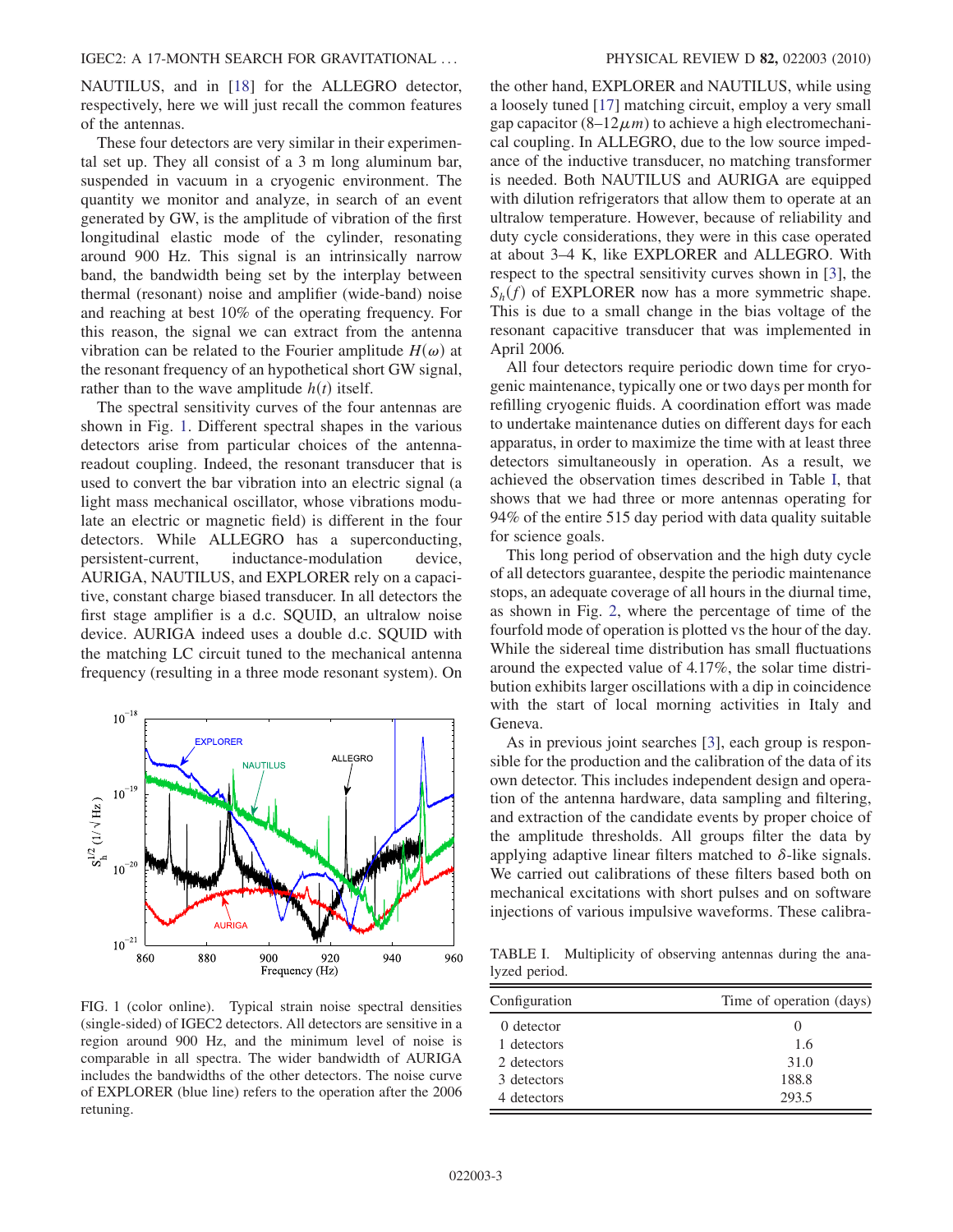<span id="page-5-0"></span>

FIG. 2 (color online). Distribution of the fourfold observation time in the hours of the day: sidereal (solid line, red) and solar (dotted line, blue).

tions show that the  $\delta$ -filtered data preserve a good efficiency also to longer signals, such as damped sinusoids with decay times  $\tau \leq 30$  ms, as it will be discussed in more details in Sec. III A.

A candidate event is identified by detecting a local maximum in the absolute value of the filtered data stream. The occurrence time of the maximum is the estimate of the arrival time of the burst and its amplitude is the estimate of the Fourier amplitude H of the GW waveform  $h(t)$ , assumed to be a delta. In order to remove short time clustering in the events of each detector, we introduced a dead time in the process of the selection of the events. The dead time represents the minimum time allowed between two different events, and its value was chosen 1 s for EXPLORER, NAUTILUS, and AURIGA and 0.2 s for ALLEGRO.

Thus, AURIGA, EXPLORER, and NAUTILUS adaptively set their thresholds, depending on the local (in time) noise level. However, due to a different data production process, ALLEGRO, whose data where not used in the 2005 search, produced its own events with a fixed  $H$ threshold.

<span id="page-5-1"></span>TABLE II. The average noise level, the value of threshold chosen by the responsible group, and the resulting number of exchanged events, for the four detectors.

| Detector                        | Noise<br>$(Hz^{-1})$  | Threshold                                                                       | Number<br>of events |
|---------------------------------|-----------------------|---------------------------------------------------------------------------------|---------------------|
| <b>ALLEGRO</b><br><b>AURIGA</b> | $1.5 \times 10^{-22}$ | $2.7 \times 10^{-22}$ $H = 1.1 \times 10^{-21}$ Hz <sup>-1</sup><br>$SNR = 4.5$ | 1472.517<br>585968  |
| <b>EXPLORER</b>                 | $4.1 \times 10^{-22}$ | $SNR = 4$                                                                       | 1 193 830           |
| NAUTILUS $3.5 \times 10^{-22}$  |                       | $SNR = 4$                                                                       | 1400882             |

<span id="page-5-2"></span>

FIG. 3 (color online). Amplitude distribution of the exchanged candidate events above the minimal thresholds (AURIGA SNR > 4.5, ALLEGRO  $H > 4 \times 10^{-21}$  Hz<sup>-1</sup>, EXPLORER and NAUTH US SNR > 4.0) and NAUTILUS  $SNR > 4.0$ ).

The threshold value, expressed in terms of  $H$  for ALLEGRO and of the signal to noise ratio (SNR) for the other detectors, and the resulting number of event candidates, as well as the average noise level of each detector are listed in Table [II.](#page-5-1) Note that, although independently chosen by each group, the applied thresholds yield a comparable number of events (1 to 3 thousand per day) from all detectors. The amplitude distribution of all exchanged events is shown in Fig. [3.](#page-5-2)

Each group exchanged the events list after adding a time offset, kept confidential to the other groups. Background evaluation and the tuning of the time coincidence analysis were therefore completed in a blind manner; only after agreeing on the thresholds, coincidence windows, and other choices that contribute to the search strategy, the confidential shifts were revealed (opening the box), thus comparing the real candidate event times and finding the actual coincidences in the data.

The data exchange and background evaluation was carried out in two installments: first the event candidates for the period Novemebr 16th 2005 to December 31st 2006 (411 days) were exchanged and analyzed. The background was evaluated and thresholds were set in order to obtain a FAR of 1/century. We call this Data Stretch A. After opening the box, 104 more days of data, hence referred to as Data Stretch B, became available. As of April 15th, 2007, ALLEGRO ceased operations.

We thought it reasonable to consolidate in this paper the entire duration of fourfold operations, but this required a separate analysis for stretch B, as that for stretch A had already been completed, including the exchange of the confidential time shift. In Sec. III we describe the background evaluation carried out separately for the two data stretches.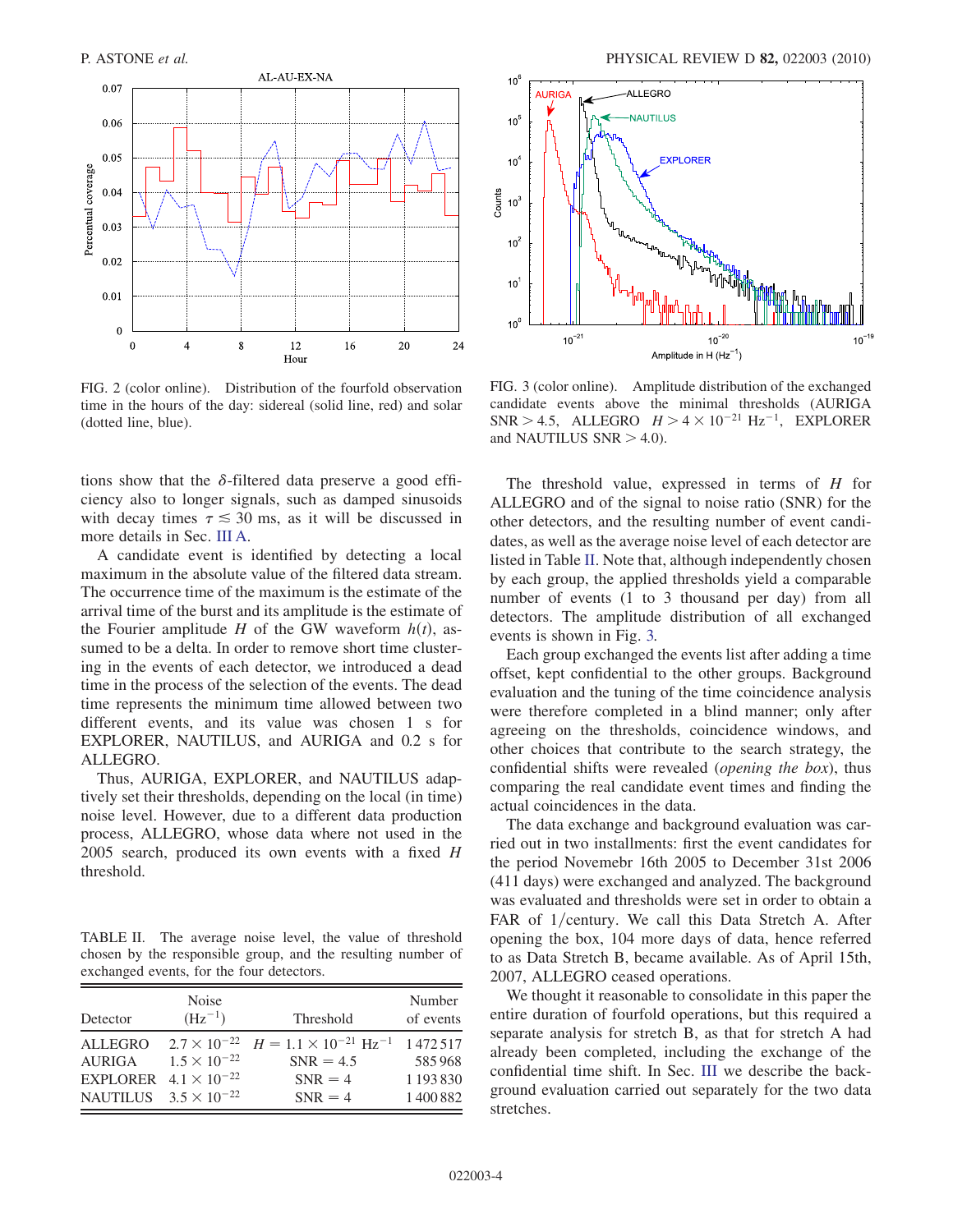#### III. NETWORK DATA ANALYSIS

We ran five separate searches of coincidences: one fourfold, and four triples. Their observation times are well overlapped and we combined them in a logical OR to improve the overall detection efficiency. In order to achieve the desired total FAR of  $1/c$ entury, we decided to equally partition it into each separate search.

Once each group has produced its list of candidate events, the only parameters that can be adjusted to set the desired number of accidentals, i.e.  $0.2$ /century in each search, are the coincidence window and a set of second (obviously higher) thresholds.

#### A. The time coincidence window

In the past [\[2,](#page-10-1)[3](#page-10-2)], we used approximate analytical models to estimate the time response of any detector to deltalike signals.

The time coincidence window was then set, with the goal of keeping the efficiency to 95%, by using the estimated time response within the Tchebichev inequality.

For this analysis however, we were able to take advantage of an extensive methodological study jointly carried out with the VIRGO group [[19](#page-10-17)]. In this study, we applied, to one 2005 day of real data, a large number of software injections representing damped sine waves (a very convenient and widely used representation of short bursts) with various center frequencies (between 866 and 946 Hz) and various durations ( $\tau = 1, 3, 10$ , and 30 ms):

$$
h(t) = h_0 \sin(2\pi f_0 t) e^{-t/\tau} \quad \text{for } t > 0. \tag{1}
$$

We summarize here the main results of this analysis, relevant for this IGEC2 search:

- (i) The shortest bursts ( $\tau = 1$  ms) excite the detectors in a fashion very close to that expected for delta pulses, confirming the predictions of analytical models and providing further details and confidence.
- (ii) The detection efficiency of the antennas remains good also for longer burst, provided that they carry a sufficient Fourier component in the detector bandwidth. If we compare pulses with the same  $h_{rss}$ , waves with  $\tau > 10$  ms often produce larger responses than the shorter ones, despite the use of the delta-matched filter.
- (iii) A large fraction of the timing uncertainty is usually due to a systematic offset that has a different dependence on signal frequency and  $\tau$  in each antenna (see Fig. [4\)](#page-6-0).
- (iv) The width of the timing uncertainty (around the offset value) depends on the SNR of the signal and only slightly, if at all, on its shape.

The goal of this study is to set a coincidence window as narrow as possible to minimize the background, while accommodating all these offsets and fluctuations in order to keep the detection efficiency high also for non-deltalike excitations. To this aim, we found it useful to investigate

<span id="page-6-0"></span>

FIG. 4 (color online). Offsets in the event time differences between EXPLORER and NAUTILUS for damped sinusoids with  $\tau = 1$ , 3, 10, and 30 ms. This systematic error varies between  $-15$  and  $+10$  ms.

the effect of these uncertainties on a pair of detectors, rather than on a single one. As an example, we report studies carried out for the EXPLORER-NAUTILUS pair. Regarding the systematic time offset, Fig. [4](#page-6-0) shows that, as the center frequency or the duration of the injected signal is changed, the offset difference can vary between  $-10$  and  $+15$  ms. As far as statistical fluctuations are concerned  $+15$  ms. As far as statistical fluctuations are concerned, Fig. [5](#page-6-1) shows the cumulative distribution of the detection

<span id="page-6-1"></span>

FIG. 5 (color online). Cumulative number of coincidence found in EXPLORER-NAUTILUS vs the absolute value of the event time difference, obtained by subtracting the theoretical cumulative of accidentals from the cumulative of events found in proximity of the injection times. The common excitations are software injections of damped sine waves with  $f = 914$  Hz,  $\tau =$ 1 ms. About 95% of the events with  $4.2 \leq SNR \leq 4.6$  are retrieved with a coincidence window of  $\pm 25$  ms.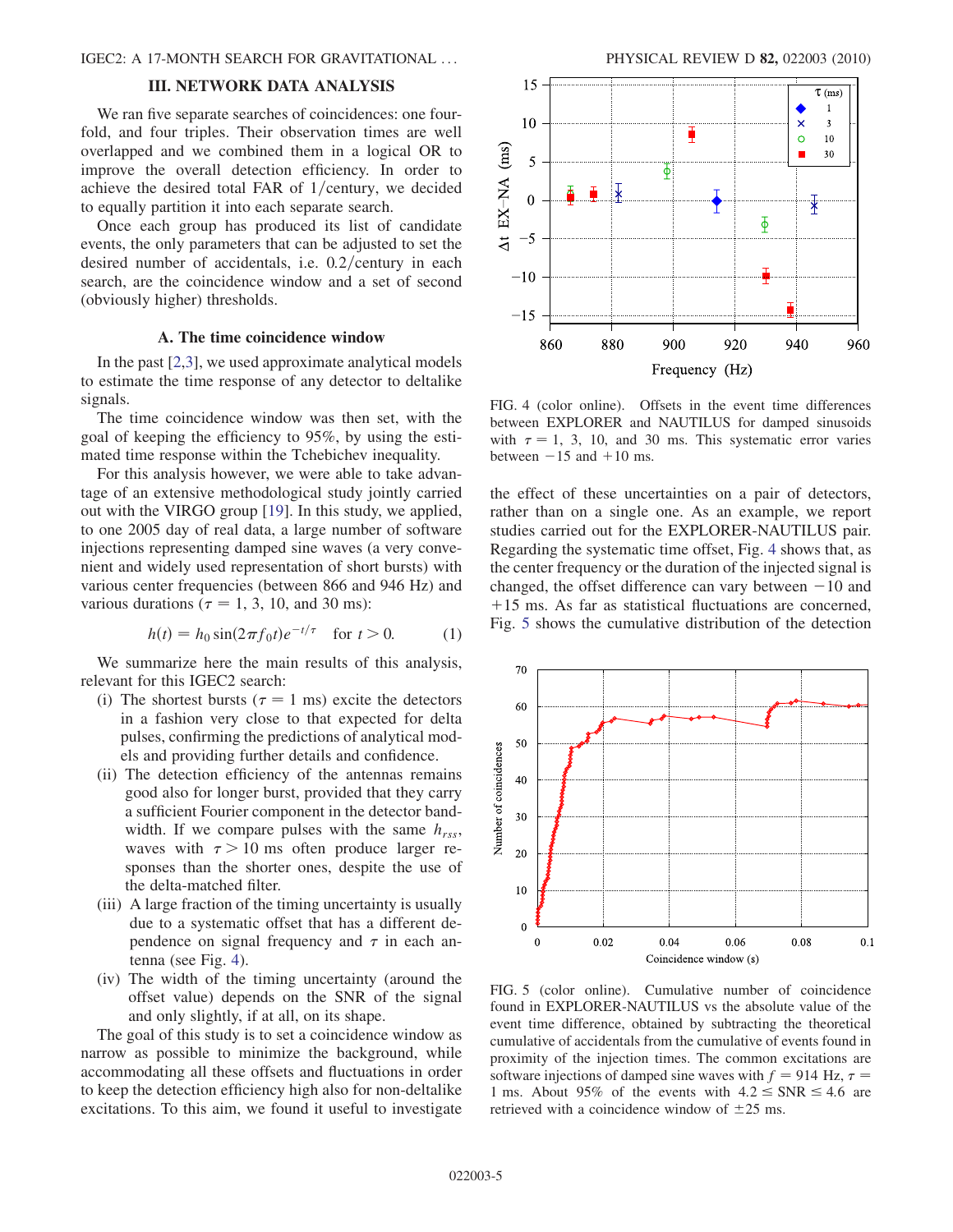time difference in the case of short signals. We can see that the first part of the curve can be well fitted by a Gaussian with  $\sigma_t = 9$  ms, while for larger time differences there is a longer tail, containing about 5–10% of the events. We can conservatively state that 95% of the coincidences is retrieved with a window of 25 ms.

As a consequence of these considerations, we have set the coincidence time window to 40 ms, thus including the possible offsets deriving from non- $\delta$  waveforms, the statistical fluctuations and the time of flight (up to  $\sim$ 2 ms for the European antennas). In the coincidences involving ALLEGRO data, the window is expanded to 60 ms in order to take into account the larger maximum ( $\sim$  20 ms) time of flight of a signal between ALLEGRO and the other detectors.

#### B. The choice of thresholds

In a previous search [\[3](#page-10-2)] that focused on triple coincidences, we explored three different strategies for the choice of the thresholds: (A) constant, equal SNR in all antennas; (B) constant SNR in each antenna and a higher threshold on the more sensitive detector; (C) constant, equal absolute amplitude  $(H)$  reconstructed by each antenna.

In the present analysis, thanks to the considerations detailed below, we were able to focus the analysis on one criterion, choosing, since the beginning, strategy B: higher SNR threshold for AURIGA, the same SNR thresholds for the other three detectors. This allows, on average, a better efficiency to different classes of signal waveforms.

In fact, in the methodological study cited above [[19](#page-10-17)], we also investigated how different detectors respond to the same, nondelta excitation. As an example we show in

<span id="page-7-0"></span>

FIG. 6 (color online). Responses of detectors to a damped sinusoid  $(h_{rss}=1\times10^{-18}$  Hz<sup>-1/2</sup>,  $\tau=30$  ms). The plot shows<br>the amplitude response of Explorer and of Nautilus vs the wave the amplitude response of Explorer and of Nautilus vs the wave center frequency. Markers indicate values measured via software injections, while the lines show the behavior predicted by an analytical model.

<span id="page-7-1"></span>

FIG. 7 (color online). Responses of detectors to damped sinusoids with various duration ( $\tau = 1, 3, 10, 30$  ms). The plot shows the ratio of the responses (Amplitude EXPLORER/Amplitude NAUTILUS) vs the wave center frequency. Markers and lines as in Fig. [6.](#page-7-0)

Fig. [6](#page-7-0) the responses of EXPLORER and NAUTILUS to damped sinusoids, linearly polarized and optimal oriented, with amplitude  $h_{rss} = 1 \times 10^{-18}$  Hz<sup>-1/2</sup> and decay time  $\tau = 30$  ms as a function of their central frequency  $f_0$  $\tau = 30$  ms, as a function of their central frequency  $f_0$ .

Analogously, Fig. [7](#page-7-1) shows the ratio of the responses (EXPLORER/NAUTILUS) for 4 different values of  $\tau$ : it is evident that, while this ratio is close to unity for short bursts, approaching delta pulses, it can vary up to a factor 3 for longer signals, since these two detectors, so similar under many aspects, do have narrow, not fully overlapping bandwidths.

These considerations clearly show that the same excitation can produce different responses in the detectors. Since we are searching small, near threshold signals, we chose not to implement criteria that select events by requiring equal or comparable amplitude response, because this would only select short bursts, a priori rejecting longer signals for which the detectors are just as sensitive. Therefore, it does not appear sensible to apply a threshold based on the absolute H value of the candidate events. This leads us to discard criterion C, that anyhow was adopted for calculating upper limits, not a goal for this paper. Both A and B criteria improve the efficiency to longer bursts with a colored spectrum. Criterion B, instead, shows a better efficiency than A for short bursts, as this would give a higher SNR in the detector with better spectral sensitivity. Therefore, in this search we adopted only criterion B.

### C. Background estimation and fine tuning of the amplitude thresholds

The FARs were estimated with the usual time-shifting technique, i.e. creating a large number of replicas of the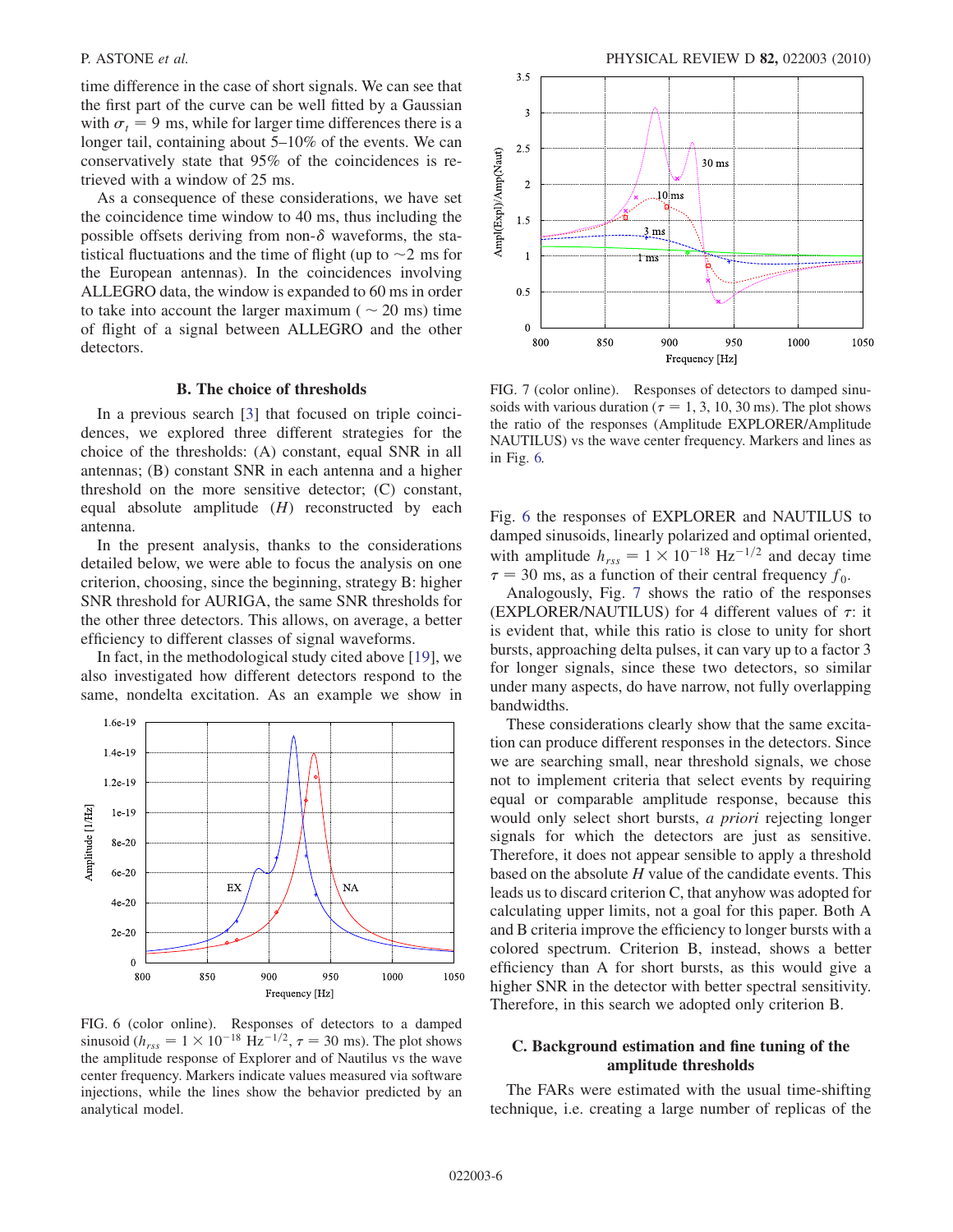same event lists with the event times of each list changed by offsets. In the past, this was done by choosing one shift step and producing replicas with offsets that are multiples of such step.

The expected statistical distribution of accidental background can deviate from the Poisson distribution if clustering or nonstationarity affect the event lists. These deviations would go undetected if an ineffective time shifts is step chosen: large time shift steps do not correctly display possible correlation effects in nearby events, producing a Poissonian behavior even if the actual background of accidental coincidences shows a more complex structure at small time shifts. This effect practically mimics a *decor*relation of the data. On the other hand, a small shift step does not allow us to probe a sufficiently large time lag, producing replicas that are not completely independent.

In order to avoid this effect, we used, in each background evaluation (see Table [IV\)](#page-9-0) a series of 13 separate sets of evenly spaced time offsets, differing by the values of shift steps  $\{T_{offset}\} = \{0.12, 0.36, 0.60, 0.84, 1.08, 1.32, ...\}$ 1.56, 1.80, 2.04, 2.28, 2.52, 2.76, 3.00} s. The corresponding maximum relative time shifts between any pair of detectors result in the range  $\pm 240$  to  $\pm 6000$  s. As an additional check, we verified the results of this procedure with other two alternative methods. The first one consists in assigning a random time offset, picked from a uniform distribution to the event list of each detector. With this method, the distribution of time shift differences between any pair of detectors is not uniformly distributed but concentrated around zero, thus better probing the zone around the zero-lag point. The second method is the one described in the Appendix of [\[3\]](#page-10-2). In this case the accidentals are analytically estimated from the number of events in each single detector found in random subdivisions of the overlap intervals. The results of both of these alternative methods agree, within statistical uncertainties, with those of the first technique, i.e. of the multiple time steps.

#### 1. Threefold coincidences analysis

The target FAR of 0.2 events/century for each of the four different configurations of threefold coincidence was obtained by selecting the candidate events on the base of SNR threshold.

The thresholds were tuned requiring the same SNR value for ALLEGRO, EXPLORER, and NAUTILUS, and an higher SNR value for AURIGA, which has a noise level about 2 times smaller than the other detectors, thus balancing the average sensitivities of the different detectors.

The selection was done starting from the lowest possible SNR threshold, i.e. using all the exchanged data, and rising the threshold values until the target FAR was reached. Figure [8](#page-8-0) shows as an example how the FAR varies with the threshold values in AURIGA and in the pair EXPLORER-NAUTILUS for which a common value was adopted. This iterative process brought us to implement the



<span id="page-8-0"></span>FIG. 8 (color online). Contour lines of the accidental rate (events/century) estimates in the AU-EX-NA (data stretch B) case.

SNR thresholds reported, for each configuration, in Table [III.](#page-8-1)

We performed  $12\,006\,000$  time shifts per each of the 13 steps cited above.

All 13 different statistical distributions of the four configurations of three detectors are well fitted by a Poissonian. The 52 mean values of the Poissonian (i.e. the false alarms) are shown in Table [IV;](#page-9-0) in the last row we report the mean and standard deviation per each detectors configuration. The experimentally determined ratio between the standard deviation and mean is about  $2.5 \times$  $10^{-2}$ , larger than expected from a Poisson counting statistics, which would give  $6-7 \times 10^{-3}$ .<br>For each threefold configuration

For each threefold configuration, we built the overall distribution of the 13 ones, relative to different shift steps. The predicted probabilities of 0,1,2, and 3 accidental

<span id="page-8-1"></span>TABLE III. Time of simultaneous operation of the four threefold configurations and SNR threshold for the various detectors. Here and in the following we identify the detectors with the first 2 letters of their names: AL=ALLEGRO, AU=AURIGA, EX=EXPLORER, NA=NAUTILUS. The different sets of values in Stretch A and Stretch B were chosen in order to yield the same FAR of  $0.2$ /century in each search.

|                           |         | SNR threshold |      |           |      |      |      |
|---------------------------|---------|---------------|------|-----------|------|------|------|
|                           | Overlap | Stretch A     |      | Stretch B |      |      |      |
| Configuration time (days) |         | $2005 - 2006$ |      | 2007      |      |      |      |
| AL-AU-EX                  | 361.8   | 43            | 6.88 | 4.3       | 4.3  | 6.24 | 4.3  |
| AL-AU-NA                  | 390.6   | 43            | 71   | 4.3       | 4.3  | 6.34 | 4.3  |
| AL-EX-NA                  | 308.7   | 4.94          | 4.94 | 4.94      | 4.84 | 4.84 | 4.84 |
| AU-EX-NA                  | 301.9   | 6.88          | 42   | 4.2       | 6.14 | 4.2. | 4.2. |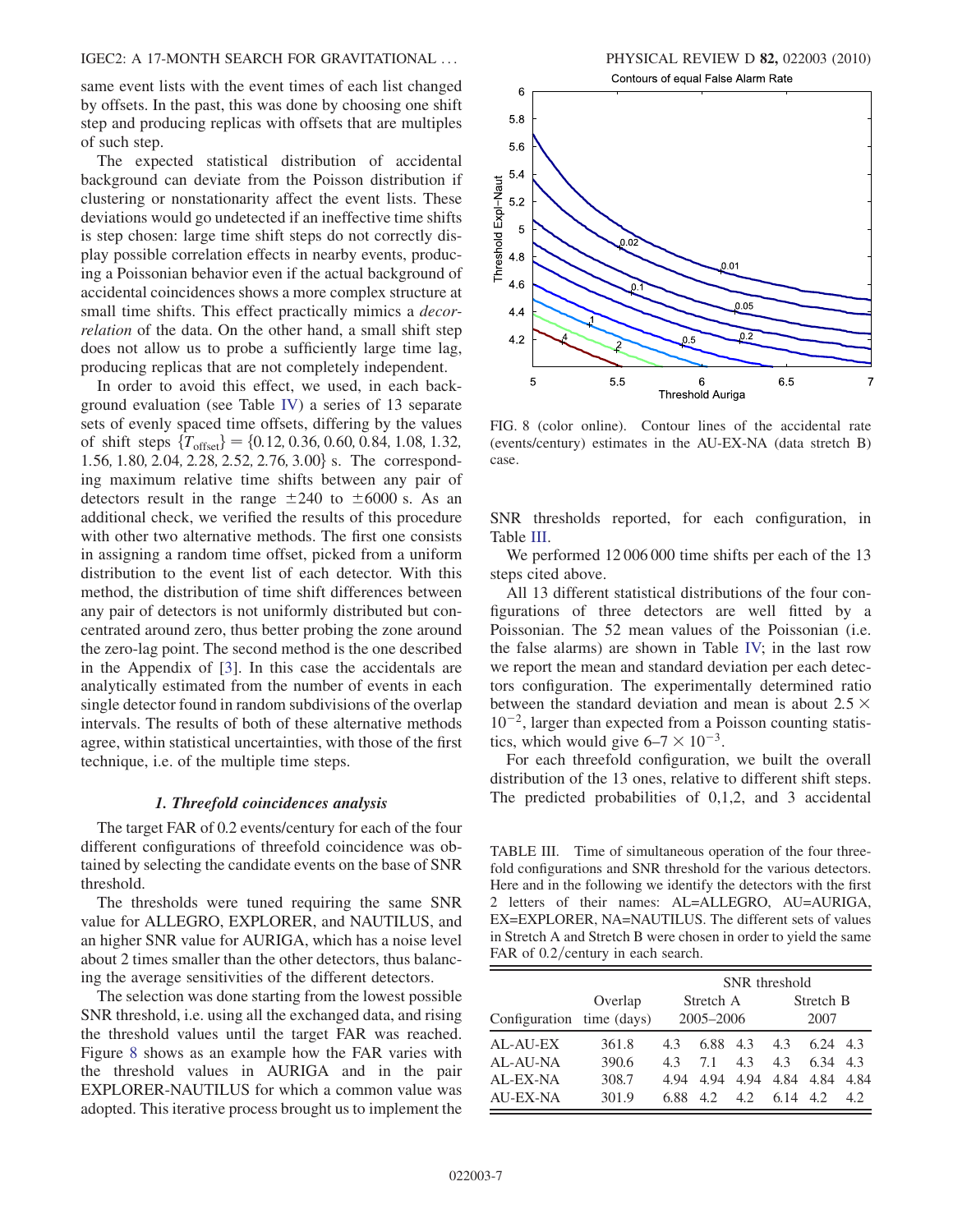counts per each detectors configuration are reported in Table [V.](#page-10-18)

The values in the first rows of each configuration are relative to the experimental background and were obtained calculating the mean and standard deviation of the correspondent bins of 13 distributions each representing 12 006 000 trials. The second rows of each configuration show the probability values in the hypothesis of Poissonian distributions having means as in the last row of Table [IV.](#page-9-0) The experimental and Poissonian values are compatible within the uncertainties.

We notice that to calculate the experimental values we did not consider that the same time shift can be obtained using different steps, but we verified that the effect of this overlap among the 13 used distributions is negligible.

#### 2. Fourfold coincidences analysis

For the fourfold configuration, all the exchanged events of ALLEGRO, EXPLORER, and NAUTILUS were used (thresholds as in Table [II\)](#page-5-1), while AURIGA data were selected so as to reach the desired 0.2 false alarms per century. The AURIGA threshold resulted in  $SNR = 4.96$ for stretch A and  $SNR = 4.57$  for stretch B (2007 data). As for the threefold case, the analysis of the fourfold coincidence background was also performed using the 13 time shift steps  $\{T_{\text{offset}}\}$ . The total number of independent trials for each shift was 11 094 161. The last column of Table [IV](#page-9-0) reports the measured false alarms for each  $\{T_{\text{offset}}\}$  step.

The last row of Table [V](#page-10-18) contains the experimental probabilities of obtaining 0,1,2,3 coincidences by chance. These values can be compared with those in the second line in the row, relative to a Poisson distribution of mean  $0.199 \pm 0.003$ .

Similarly to the threefold coincidence analysis, the experimental probability is fully compatible with a Poissonian distribution within the calculated errors.

# IV. RESULTS OF THE SEARCH AND **CONCLUSIONS**

When the confidential time offsets were finally exchanged, the true time analysis was performed and no real (i.e. true time) coincidence was found in any of the five parallel searches that, based on our background estimate, yielded a total FAR of 1 event per century. We also looked for coincidences on all exchanged data, i.e. with the amplitude thresholds of the data exchange shown in Table [III.](#page-8-1) We found no quadruple coincidence and 20 triples, well within the expected occurrence of accidentals  $( \simeq 22$ , as reported in Table [VI](#page-10-19)). Since in this case the FAR is  $\sim$ 14/year, this analysis cannot identify single GW candidates with a reasonable significance. In fact, we a priori agreed that the only valid IGEC2 search for GWs was the former at  $FAR = 1/c$ entury. Moreover, the total number of coincidences found is well within the expectations. Nonetheless, as we had a priori decided, we make public [\[20\]](#page-10-20) these coincidences to allow possible further analysis with the use of fresh data from other detectors or astrophysical observations. To allow a blind analysis of these data the published times of these coincidences have been shifted within  $\pm 10$  s, as performed internally by IGEC2. The signals with lowest amplitudes that IGEC2 can detect have an  $h_{rss}$  of the order of a few  $10^{-20}$   $\text{Hz}^{-1/2}$ , which is larger by more than 1 order of magnitude with respect to the current LIGO-Virgo network sensitivity for signals in the same frequency band [[8](#page-10-6)]. Indeed, a simple calculation shows that, due to the long observation time, IGEC2 can

<span id="page-9-0"></span>TABLE IV. False alarm rates of the four coincidences analyses (three threefold and one fourfold), evaluated with about 12 million trials for each of the 13 time shifts steps of the set  $\{T_{\text{offset}}\}$ : In each search the thresholds were chosen according to the values of Table [III](#page-8-1).

| Shift                     | False Alarm Rates (events/century) |              |              |                 |                    |
|---------------------------|------------------------------------|--------------|--------------|-----------------|--------------------|
| (s)                       | AL-AU-EX                           | AL-AU-NA     | AL-EX-NA     | <b>AU-EX-NA</b> | <b>AU-EX-NA-AL</b> |
| 0.120                     | 0.204                              | 0.234        | 0.215        | 0.203           | 0.200              |
| 0.360                     | 0.200                              | 0.196        | 0.205        | 0.195           | 0.200              |
| 0.600                     | 0.195                              | 0.199        | 0.206        | 0.196           | 0.194              |
| 0.840                     | 0.192                              | 0.199        | 0.211        | 0.205           | 0.195              |
| 1.080                     | 0.200                              | 0.200        | 0.202        | 0.202           | 0.198              |
| 1.320                     | 0.204                              | 0.199        | 0.200        | 0.207           | 0.205              |
| 1.560                     | 0.199                              | 0.198        | 0.197        | 0.203           | 0.199              |
| 1.800                     | 0.191                              | 0.198        | 0.196        | 0.200           | 0.199              |
| 2.040                     | 0.199                              | 0.197        | 0.206        | 0.206           | 0.196              |
| 2.280                     | 0.192                              | 0.197        | 0.198        | 0.201           | 0.199              |
| 2.520                     | 0.189                              | 0.206        | 0.194        | 0.203           | 0.196              |
| 2.760                     | 0.197                              | 0.203        | 0.194        | 0.210           | 0.201              |
| 3.000                     | 0.200                              | 0.201        | 0.191        | 0.204           | 0.200              |
| Mean, standard deviation. | 0.197, 0.005                       | 0.202, 0.010 | 0.201, 0.007 | 0.203, 0.004    | 0.199, 0.003       |